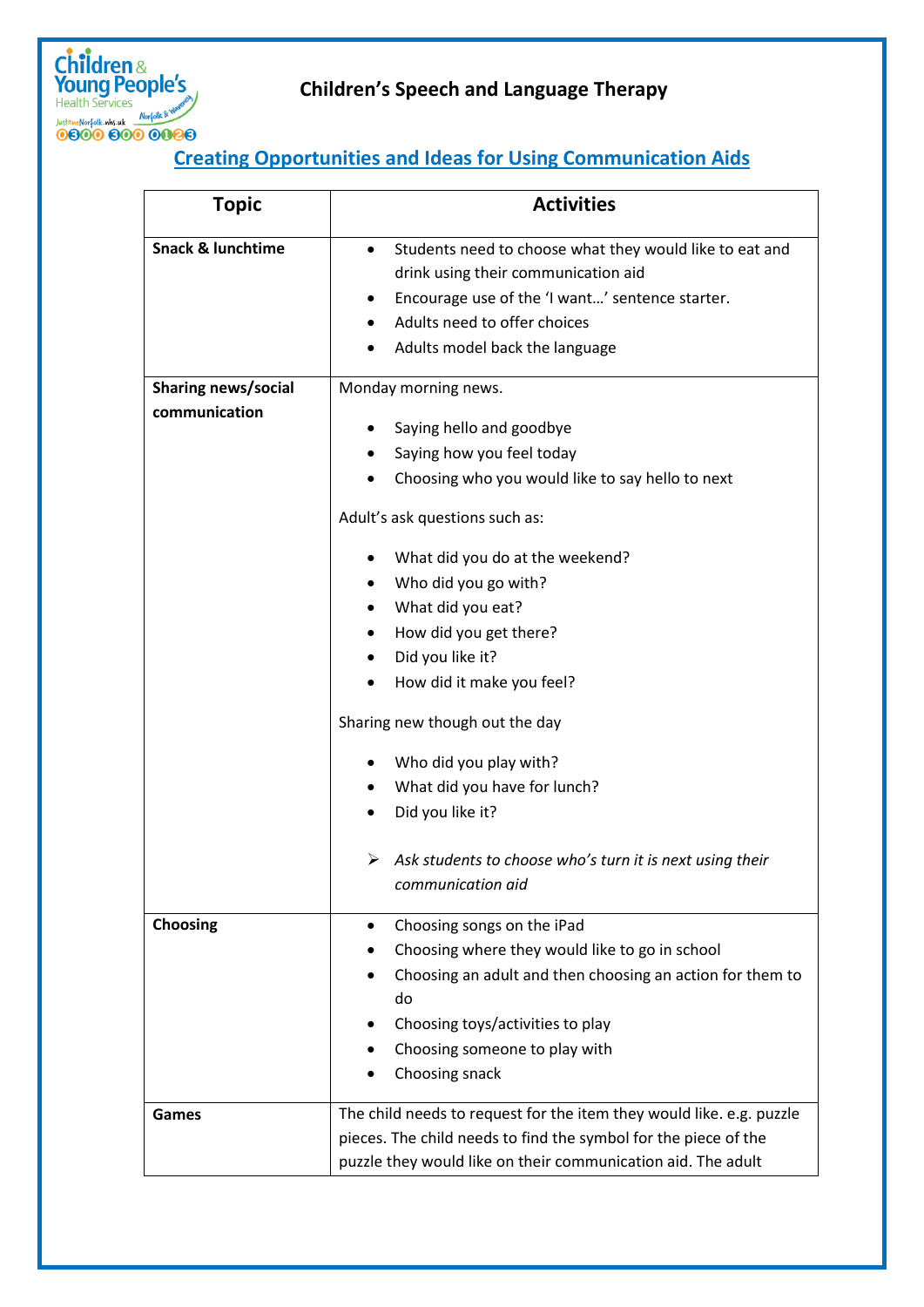

|                | immediately hands them what they asked for and models the word                 |
|----------------|--------------------------------------------------------------------------------|
|                | using speech and sign.                                                         |
|                |                                                                                |
|                | Turn taking, 'my turn, your turn' for games                                    |
|                | Farm animals to place on a farm                                                |
|                | Cook pretend food in microwave                                                 |
|                | Request clothes to wash in washing machine                                     |
|                | Request clothes for doll/teddy or to dress up in themselves                    |
|                | Request pieces for Mr Potato Head game                                         |
|                | Teddy bears picnic<br>$\bullet$                                                |
|                | Request Puzzle pieces to complete puzzle                                       |
|                | Request sensory toys to play.                                                  |
|                | Feely bags of animals (try and put categories together e.g.                    |
|                | farm, wild)                                                                    |
|                | Feely bag of vehicles                                                          |
|                |                                                                                |
|                | Role play                                                                      |
|                | pretending to buy a ticket for a train/bus<br>$\circ$                          |
|                | buying pretend food items from a shop.<br>$\circ$                              |
|                |                                                                                |
|                | $\triangleright$ Student's could also choose what activity/game they would     |
|                | like using their communication aid                                             |
|                | $\triangleright$ Keep the objects out of reach so the child has to ask you for |
|                | what they want instead of just taking it.                                      |
|                | $\triangleright$ Encourage students to use the 'I want ', 'I see' sentence     |
|                | starter                                                                        |
| <b>Stories</b> | Adult asks child questions about the book e.g.:                                |
|                |                                                                                |
|                | What can you see? Encourage the use of the 'I see'                             |
|                | sentence starter                                                               |
|                | Who can you see?                                                               |
|                | Where are they?                                                                |
|                | What are they doing                                                            |
|                | What colour is it?                                                             |
|                | How many?                                                                      |
|                | Who's your favourite?                                                          |
|                | Did you like it?                                                               |
|                | Other questions relating to the book/story                                     |
|                |                                                                                |
|                |                                                                                |
| Art            | Place all the equipment at a central station so students                       |
|                | need to request what they need e.g. scissors, glue, paper,                     |
|                | card, tissue, paint etc. e.g. 'I want glue'                                    |